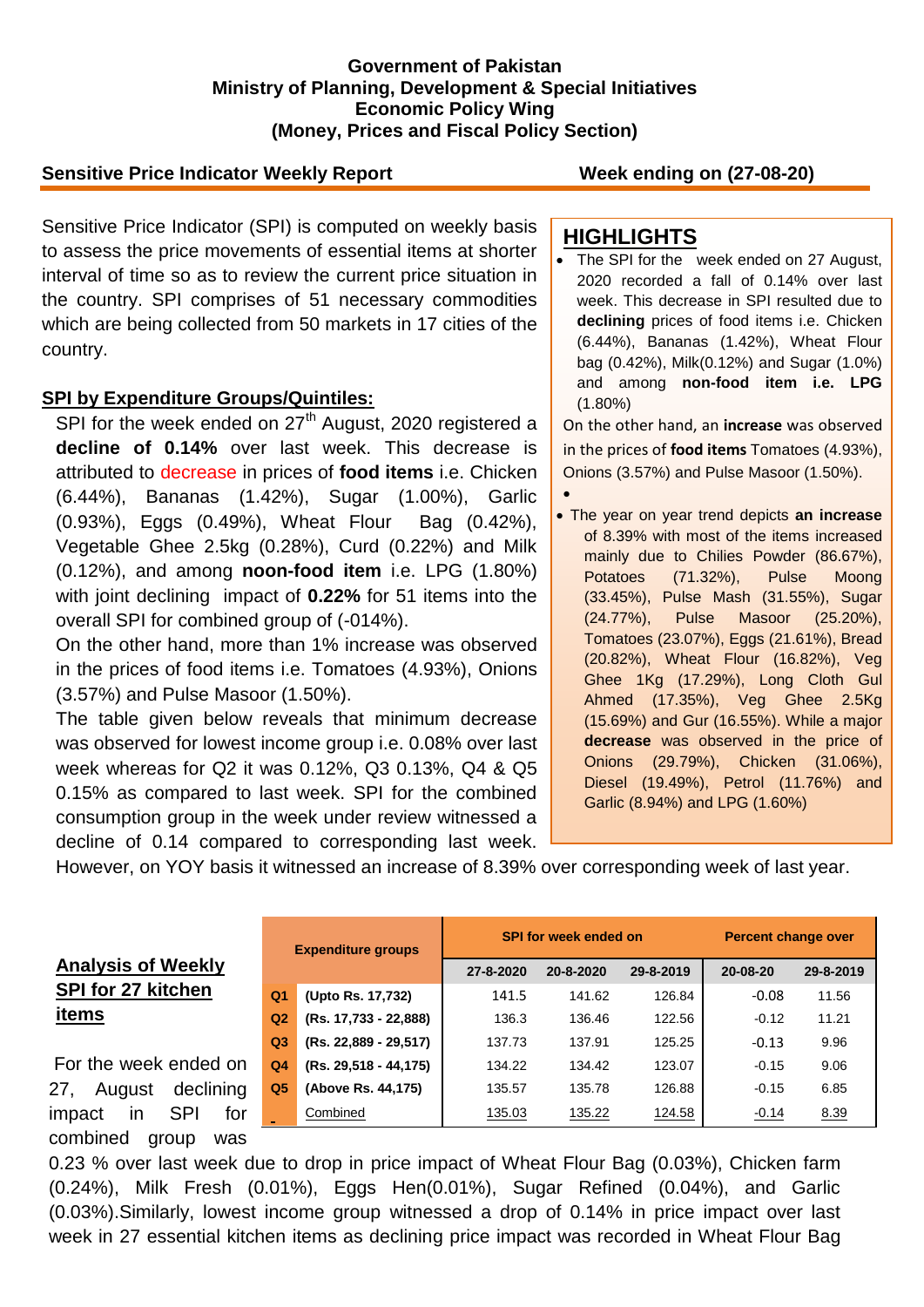(0.04%), Chicken farm(0.16%), Vegetable Ghee 2.5kg tin(0.01%), Vegetable Ghee 1kg pouch(0.01%), Sugar Refined (0.06%) and Garlic (0.03%).

On year on year basis, combined group witnessed a rising impact of 12.15% which is attributed to increase in price impact of kitchen items i.e. Wheat Flour Bag (1.13%) Rice Basmati (0.16%), Milk Fresh (4.46%), Eggs Hen Farm (0.52%), Potatoes (1.89%), Sugar Refined (1.34%), Chillies Powder (1.51%), Potatoes (1.89%), Beef(0.92%), Mutton(0.53%) Cooking Oil Dalda 5 litre tin (0.54%), Vegetable Ghee1kg Pouch (0.42%), Tomatoes (0.34%), however, a declining price impact was shown in chicken Farm (2.32%), Onions (1.02%), and Garlic (0.03%). For the Q 1 price impact on YOY basis was 14.71 % which is more than the combined group.

| <b>Price Comparison of Major Kitchen Items (Combined Group)</b> |                      |               |          |          |  |  |  |
|-----------------------------------------------------------------|----------------------|---------------|----------|----------|--|--|--|
|                                                                 |                      | <b>Prices</b> |          |          |  |  |  |
| Sr.                                                             | <b>Items</b>         |               |          |          |  |  |  |
| <b>No</b>                                                       |                      | 27-8-2020     | 20-08-20 | 29-08-19 |  |  |  |
| $\mathbf{1}$                                                    | <b>Wheat Flour</b>   | 1028.20       | 1032.77  | 873.76   |  |  |  |
| $\overline{2}$                                                  | <b>Rice Basmati</b>  | 88.52         | 88.52    | 82.92    |  |  |  |
| 3                                                               | <b>Mutton</b>        | 1019.04       | 1019.04  | 918.71   |  |  |  |
| 4                                                               | <b>Chicken Farm</b>  | 124.53        | 131.28   | 181.07   |  |  |  |
| 5.                                                              | <b>Milk Fresh</b>    | 104.82        | 104.84   | 91.45    |  |  |  |
| 6                                                               | <b>Eggs Hen</b>      | 119.36        | 119.62   | 97.37    |  |  |  |
| 7                                                               | Cooking Oil 5 liter  | 1246.82       | 1244.46  | 1141.22  |  |  |  |
| 8                                                               | <b>Pulse Gram</b>    | 138.19        | 138.21   | 130.12   |  |  |  |
| 9                                                               | <b>Pulse Moong</b>   | 229.58        | 229.10   | 170.52   |  |  |  |
| 10                                                              | <b>Potatoes</b>      | 66.91         | 66.55    | 40.13    |  |  |  |
| 11                                                              | <b>Sugar Refined</b> | 95.57         | 96.19    | 77.04    |  |  |  |
| 12                                                              | <b>Tomatoes</b>      | 63.33         | 60.82    | 52.22    |  |  |  |
| 13                                                              | <b>Onions</b>        | 44.64         | 44.48    | 62.89    |  |  |  |

## **Consumer Prices Of Essential Kitchen Items in Different Cities**

| Sr.<br><b>No</b> | <b>Units</b>                             | <b>Islamabad</b> | <b>Rawalpindi</b> | Lahore  | <b>Karachi</b> | Quetta  | <b>Peshawar</b> |
|------------------|------------------------------------------|------------------|-------------------|---------|----------------|---------|-----------------|
| 1                | Wheat Flour Bag 20kg                     | 867.42           | 862.64            | 860.0   | 1352.63        | 1199.99 | 1085.72         |
| $\overline{2}$   | Rice Basmati Broken (Average<br>Quality) | 101.52           | 96.12             | 76.87   | 96.74          | 114.93  | 90.00           |
| 3                | Mutton (Average Quality) 1kg             | 1145.03          | 1143.31           | 1051.19 | 1030.39        | 1096.96 | 925.95          |
| 4                | Milk fresh 1liter                        | 118.68           | 117.93            | 90.0    | 119.68         | 115.00  | 119.70          |
| 5                | Potatoes 1kg                             | 80.79            | 75.84             | 71.28   | 55.18          | 59.86   | 75.39           |
| 6                | Chicken Farm Broiler(1kg)                | 126.53           | 119.89            | 109.0   | 142.83         | 144.94  | 121.00          |
| 7                | Eggs Hen 1dozen                          | 120.00           | 117.71            | 118.0   | 122.67         | 124.93  | 121.51          |
| 7                | Tomato 1kg                               | 63.16            | 56.83             | 62.99   | 72.23          | 49.32   | 54.22           |
| 8                | Chilies Powder 200gm                     | 280.00           | 280.00            | 280.00  | 280.00         | 280.00  | 280.00          |
| 9                | Onions 1kg                               | 60.78            | 55.11             | 41.30   | 44.87          | 44.81   | 50.00           |
| 10               | Cooking Oil                              | 1240.00          | 1240.00           | 1240.00 | 1240.00        | 1240.00 | 1300.00         |
| 11               | Pulse Moong 1kg                          | 242.32           | 233.86            | 237.40  | 240.83         | 269.97  | 227.22          |
| 12               | Pulse Mash 1g                            | 250.65           | 244.31            | 243.29  | 229.37         | 279.97  | 243.20          |
| 13               | Pulse Gram 1kg                           | 159.73           | 145.73            | 124.66  | 151.39         | 169.95  | 149.85          |
| 14               | Sugar Refined 1kg                        | 98.30            | 96.90             | 95.09   | 96.70          | 100.00  | 97.00           |

The Price difference of items in different cities as shown in the table above can be related to transportation costs. This applies to those commodities that are physically transported from one city to another as they are not grown/produced in that particular area.

## **CONCLUSION**

Sensitive Price Indicator (SPI) for the week ended on 27 August, for the 27 essential kitchen items in combined consumption group, recorded a declining impact of 0.23 % over